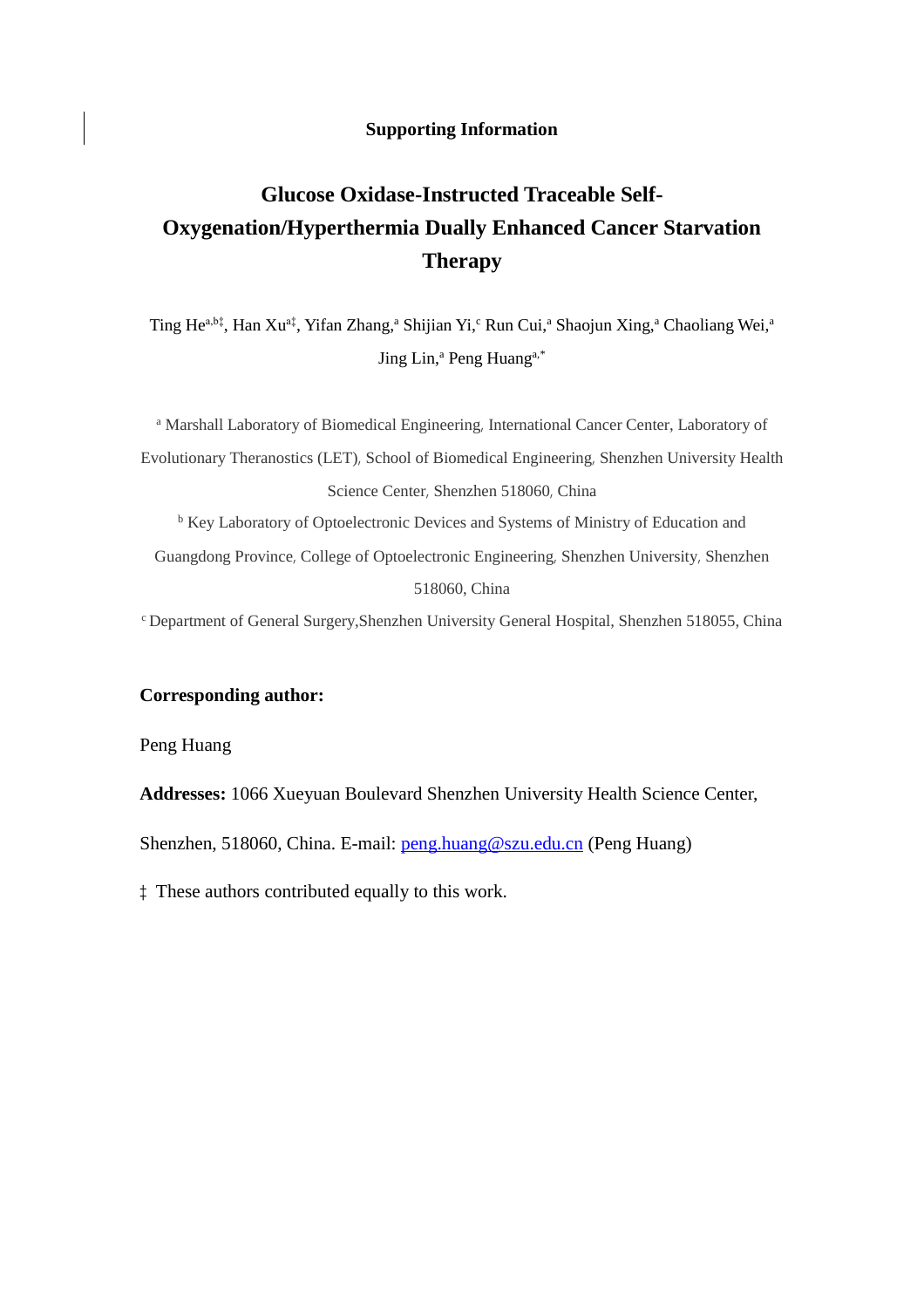

**Figure S1** Particle size distribution of MNS.



**Figure S2** HRTEM images (A) and SAED pattern (B) of MNS ·



**Figure S3** XRD pattern of MNS (JCPDS Card 80-1089).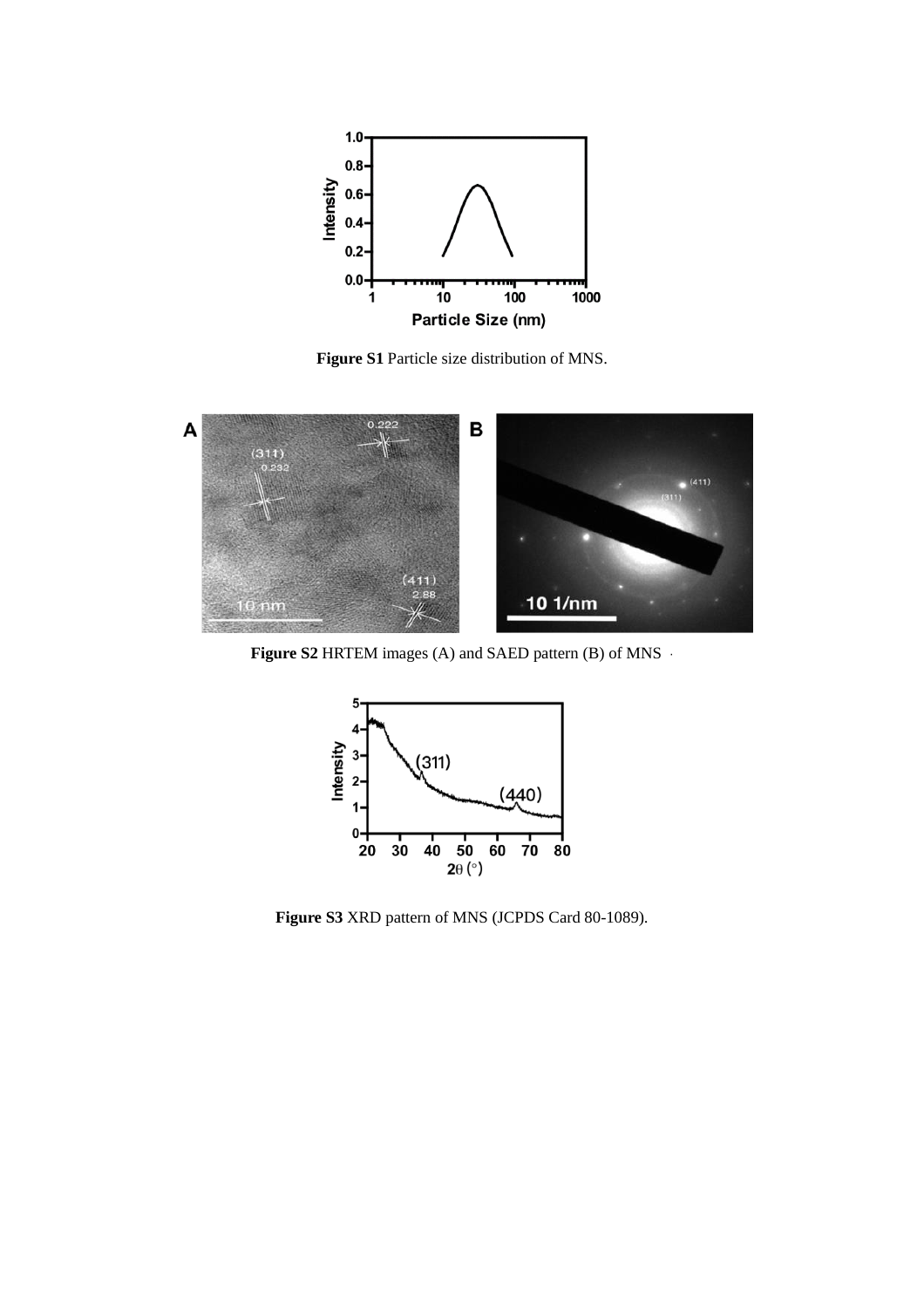

**Figure S4** (A) EDX spectra of MNS. EDX elemental mapping of MNS (B) and the corresponding elements: Mn (C), O (D).



**Figure S5** AFM image and its thickness of MNS.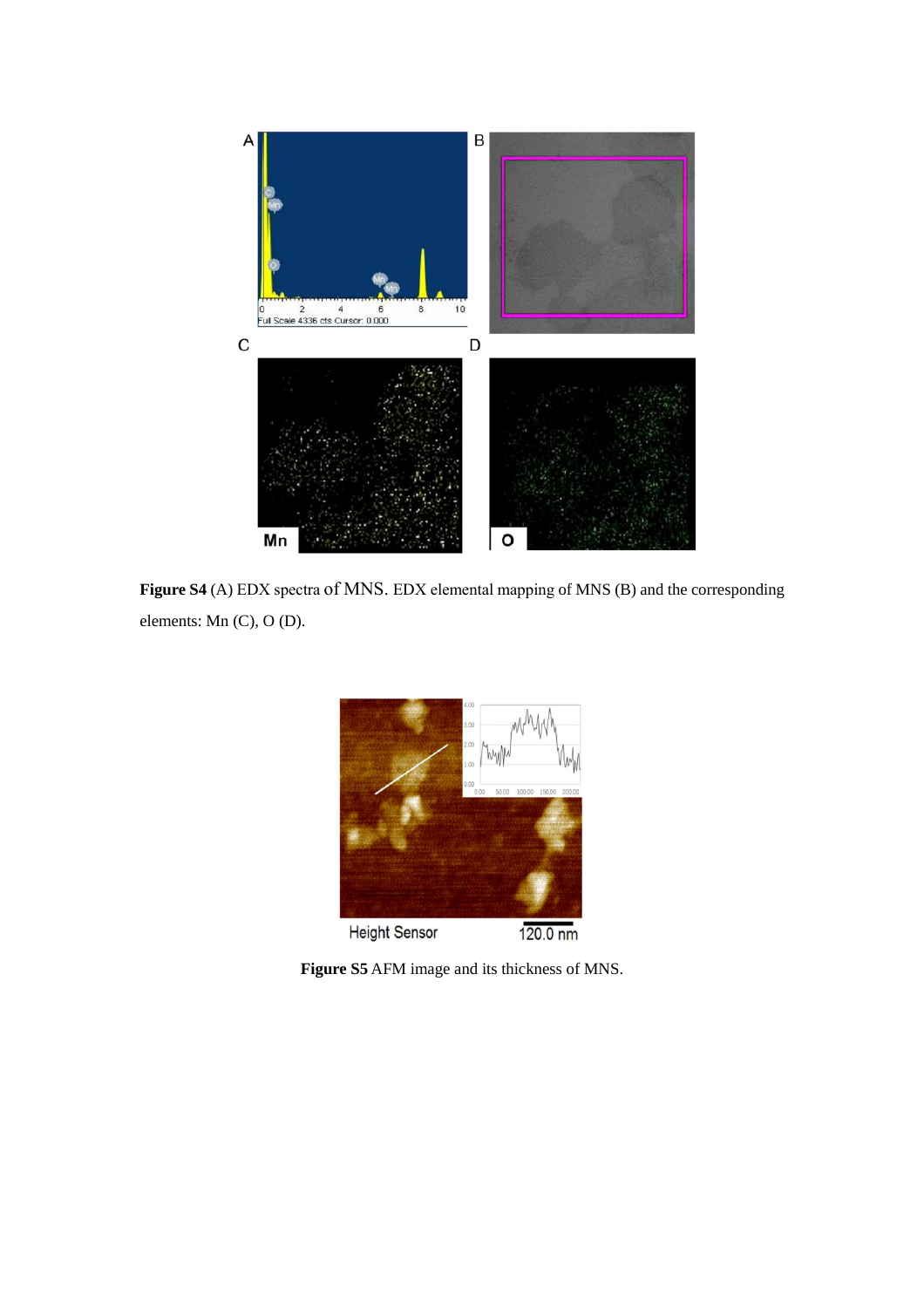

**Figure S6** Optical density (OD) of MNS at 808 nm as a function of concentration, described by



 $Y=0.003X-0.0102$  ( $R^2=0.9736$ )

**Figure S7** (A) The 808 nm laser-induced heat generation of PBS, 25, 50, 100, 200 µg/mL MNS aqueous solution with laser power density of 1 W/cm<sup>2</sup>. (B) The temperature of 200  $\mu$ g/mL MNS solution irradiated with 0.5, 1, 1.5 W/cm<sup>2</sup> 808 nm laser. (C) Thermal images of PBS, 25, 50, 100, 200  $\mu$ g/mL MNS after 3 min exposed to 1 W/cm<sup>2</sup> 808 nm laser. (D) The temperature of 200  $\mu$ g/mL MNS solution irradiated by an 808 nm laser (1 W/cm<sup>2</sup>) for four on/off cycles (on: 2 min, off: 6 min).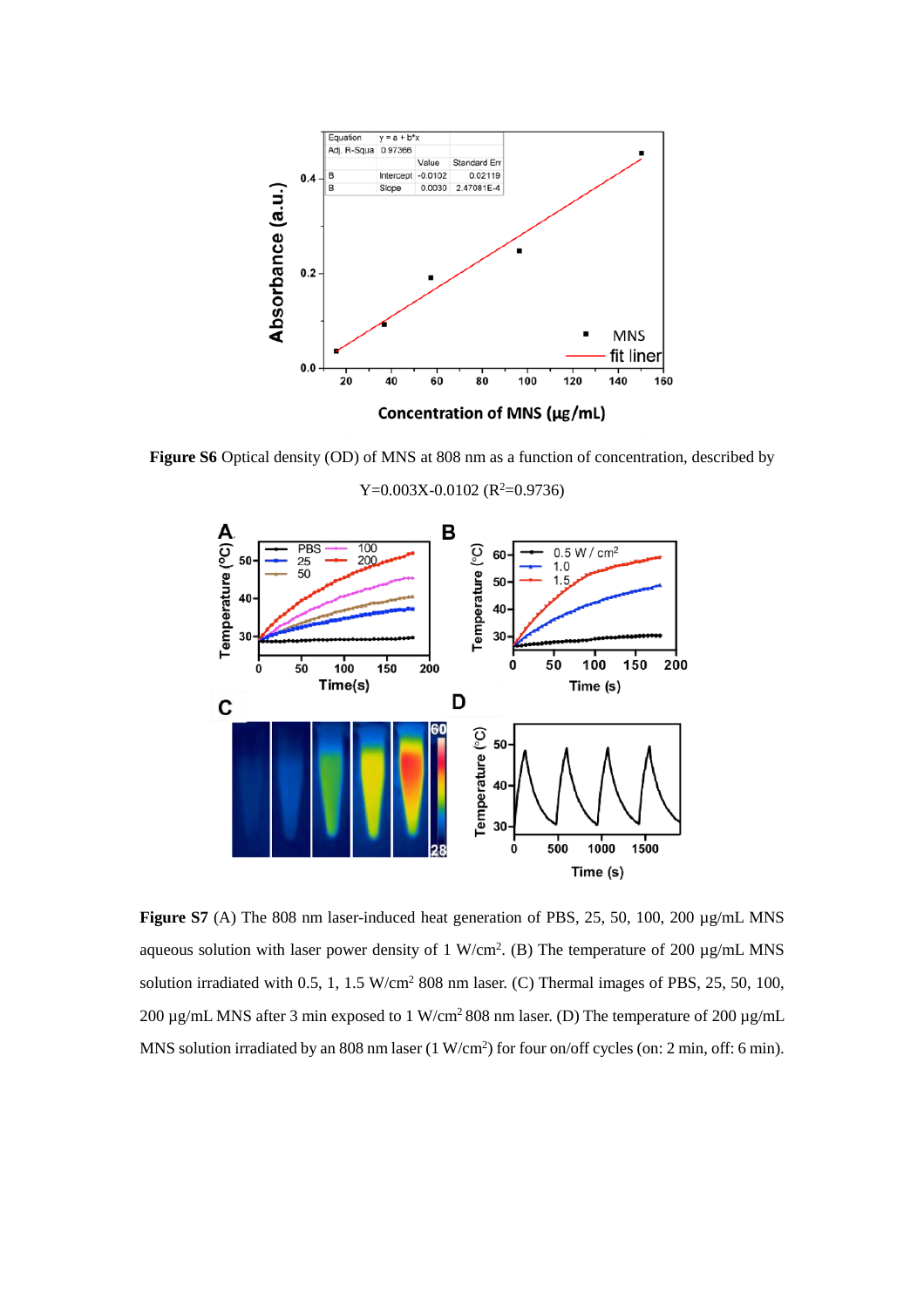

Figure S8 Digital photos of MNS (A) and MNS-GO<sub>x</sub> (B) in 5 mM glucose PBS pH=7.4



**Figure S9** Glucose reaction rate of MNS-GOx before and after 808 nm laser (1 W/cm<sup>2</sup>, 5 min)

irradiation at 30℃.



Figure S10 PA images of mice treated with MNS and MNS-GO<sub>x</sub>, the images were recorded at 0, 1, 2, 4, 8, 12, 24, 48, 72, 96 h.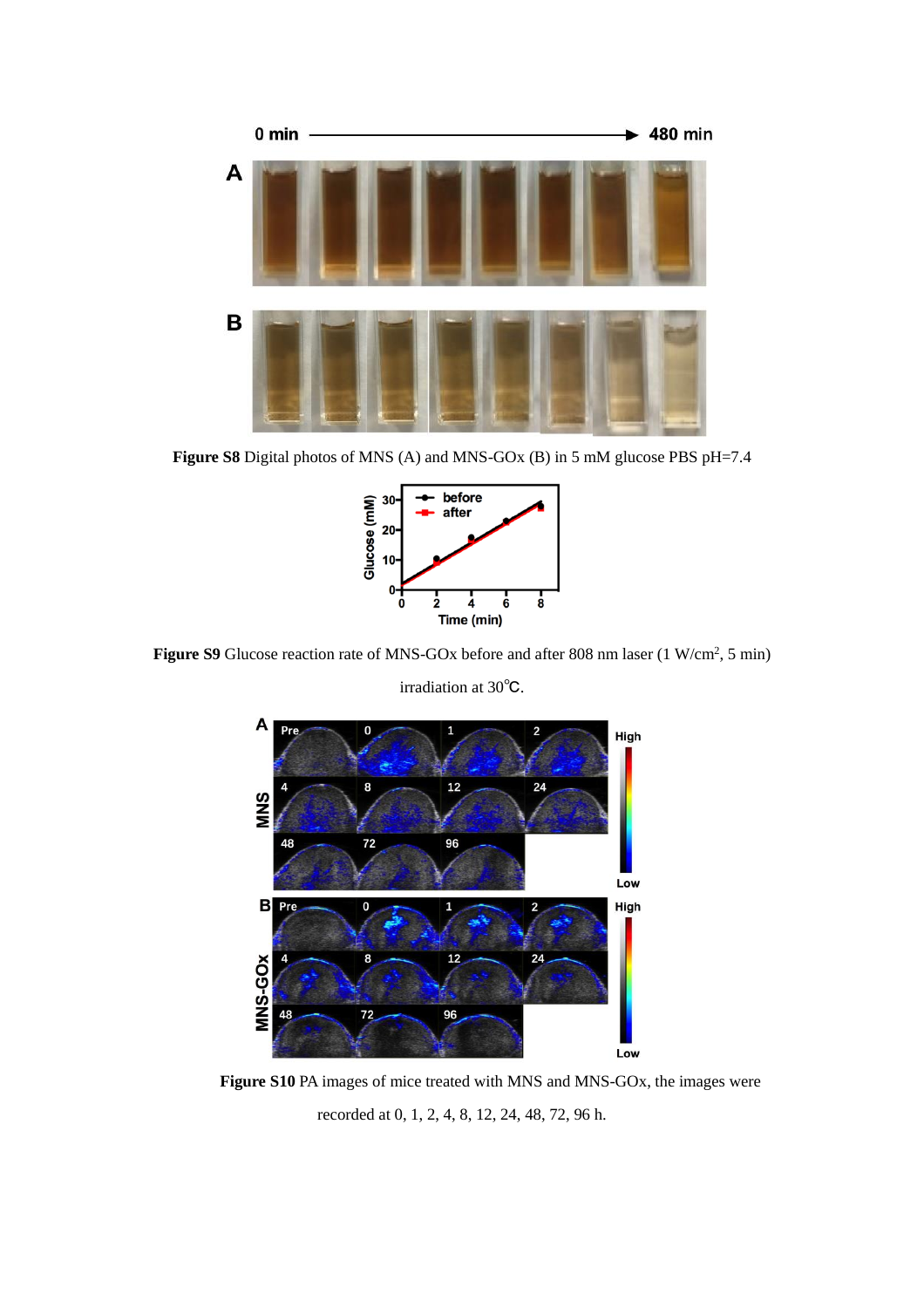

Figure S11 Thermal images of tumor irradiation by an 808 nm laser (1 W/cm<sup>2</sup>) after different treatments at a series of time points.



**Figure S12** Hemolysis analysis of MNS solution at various concentrations. The mixtures were centrifuged after kept standing for 4 h, then the absorbance of supernatant was measured to detect the hemoglobin.